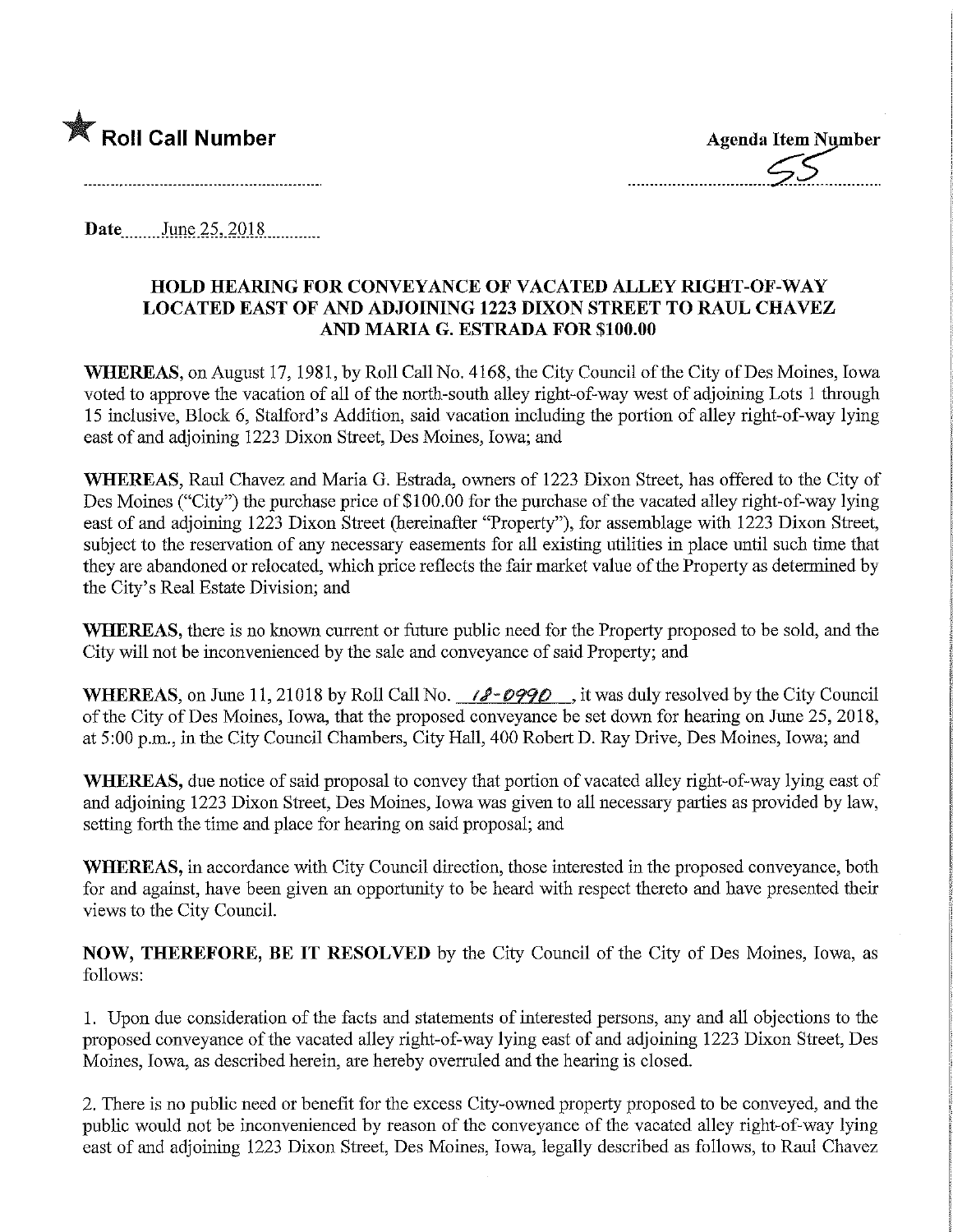

Date \_\_\_\_\_\_\_\_June 25,2018..

and Maria G. Estrada for \$100.00, and said conveyance is hereby approved, subject to reservation of easements for all existing utilities in place, until such time that they are abandoned or relocated:

A PART OF THE VACATED NORTH/SOUTH ALLEY RIGHT OF WAY WEST OF AND ADJOINING BLOCK 6, ALL IN STALFORD'S ADDITION TO CITY OF DES MOINES, IOWA, AN OFFICIAL PLAT, ALL NOW INCLUDED IN AND FORMING A PART OF THE CITY OF DES MOINES, POLK COUNTY, IOWA, AND MORE PARTICULARLY DESCRIBED AS FOLLOWS:

ALL THAT PART OF SAID VACATED NORTH/SOUTH ALLEY RIGHT OP WAY LYING NORTH OF THE NORTH RIGHT OF WAY LINE OF EASTON BOULEVARD AND SOUTH OF THE EASTERLY EXTENSION OF THE NORTH LINE OF LOT 14, BLOCK 7, STALFORD AND DIXON'S ADDITION TO THE CITY OF DES MOINES, IOWA, AN OFFICIAL PLAT;

AND CONTAINING APPROXIMATELY 840 SQUARE FEET.

3. The Mayor is authorized and directed to sign the Offer to Purchase and Quit Claim Deed for the conveyance as identified above, and the City Clerk is authorized and directed to attest to the Mayor's signature.

5. Upon proof of payment of the consideration plus \$113.00 for publication and recording costs, the City Clerk is authorized and directed to forward the original of the Quit Claim Deed, together with a certified copy of this resolution and of the affidavit of publication of the notice of this hearing, to the Real Estate Division of the Engineering Department for the purpose of causing said documents to be recorded.

6. The Real Estate Division Manager is authorized and directed to forward the original of the Quit Claim Deed, together with a certified copy of this resolution and of the affidavit of publication of the notice of this hearing, to the Polk County Recorder's Office for the purpose of causing these documents to be recorded.

7. Upon receipt of the recorded documents back from the Polk County Recorder, the Real Estate Division Manager shall mail the original of the Quit Claim Deed and copies of the other documents to the grantee.

8. Non-project related land sale proceeds are used to support general operating budget expenses:  $Org -$ EG064090.